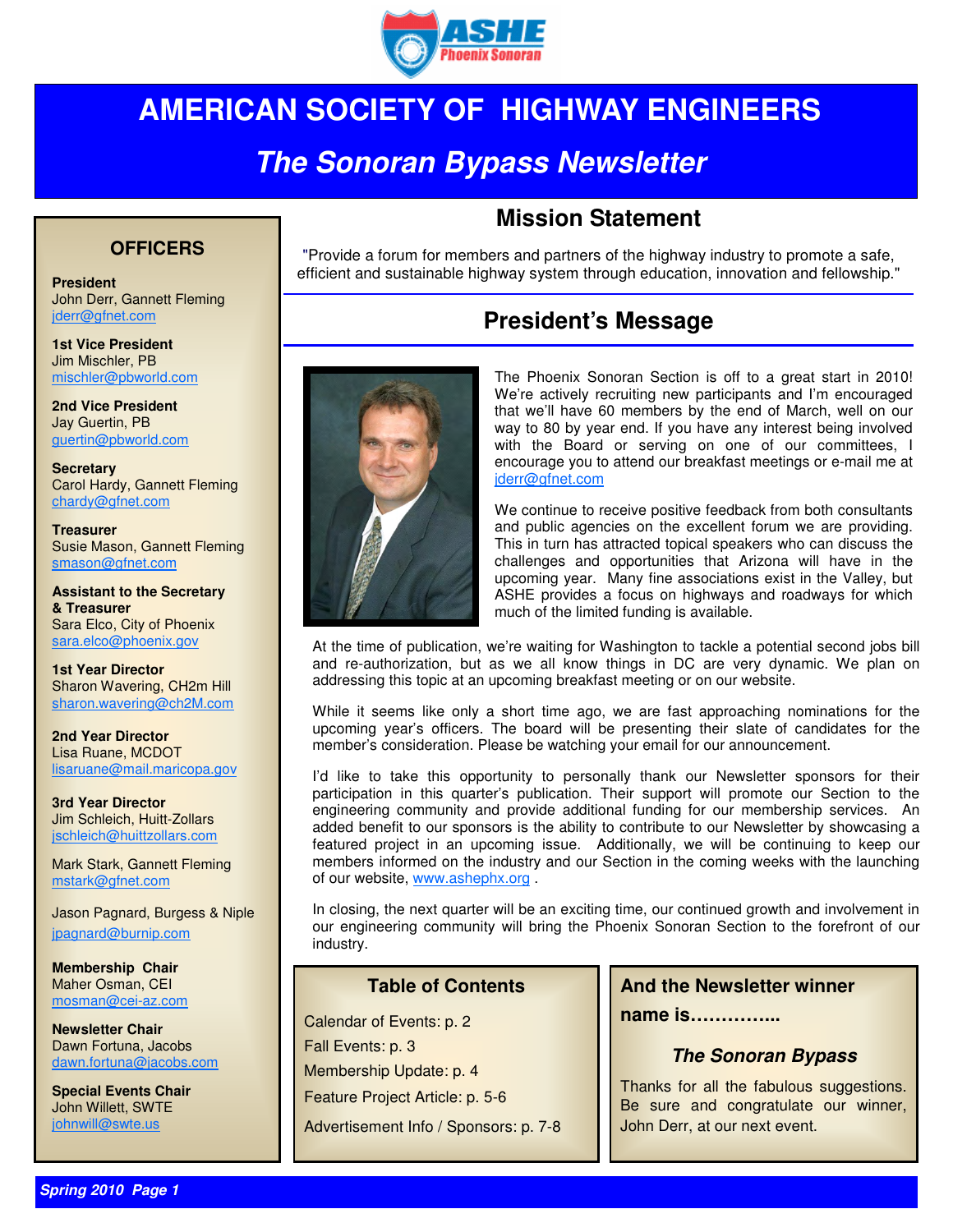# **Calendar of Events**

### **Event This Month**

March Breakfast Meeting

Tuesday, March 9, 2010

- 7:30-8:00 AM Registration and Breakfast
- 8:00 AM Presentation:

 Wylie Bearup, City of Phoenix and Gary Aller, ASU

\$20 for ASHE members

\$25 for Non-Members and Walk-Ins

Location: Hotel Highland, 2310 East Highland

Avenue, Phoenix **(New Meeting Location)**

**If you would like to help with upcoming events or have a program topic…….** 

Please contact:

Jim Mischler 480-921-6882 mischler@pbworld.com or John Derr 602-553-8817 jderr@gfnet.com

| <b>Upcoming Events</b> |                                                                                               |                                                                                                           |  |
|------------------------|-----------------------------------------------------------------------------------------------|-----------------------------------------------------------------------------------------------------------|--|
| <b>DATE</b>            | <b>EVENT and LOCATION</b>                                                                     | <b>SPEAKERS and TOPIC</b>                                                                                 |  |
| March 9, 2010          | <b>March Breakfast Meeting</b><br><b>Hotel Highland</b><br>2310 East Highland Avenue, Phoenix | Wylie Bearup, City of Phoenix<br>Gary Aller, ASU<br><b>Alternative Project</b><br><b>Delivery Methods</b> |  |
| April 13, 2010         | <b>April Breakfast Meeting</b><br>TBD                                                         | Gary Fromm, Jacobs<br>Chris Kmetty, City of Peoria<br><b>Beardsley Road Connector</b>                     |  |
| April                  | 2010 Inaugural ASHE Golf Outing<br>TBD                                                        | <b>Contact John Willet</b><br>602-266-7983<br>johnwill@swte.us                                            |  |
| May 11, 2010           | May Breakfast Meeting<br>TBD                                                                  | Al Kattan, MCDOT<br>TBD                                                                                   |  |



**National Conference**  Cincinnati, Ohio; June 9-13, 2010 For more information: http://www.ashe2010.org/

**E-Mail**

To receive ASHE updates via e-mail, please contact Carol Hardy. 602-553-8817, Ext. 312 chardy@gfnet.com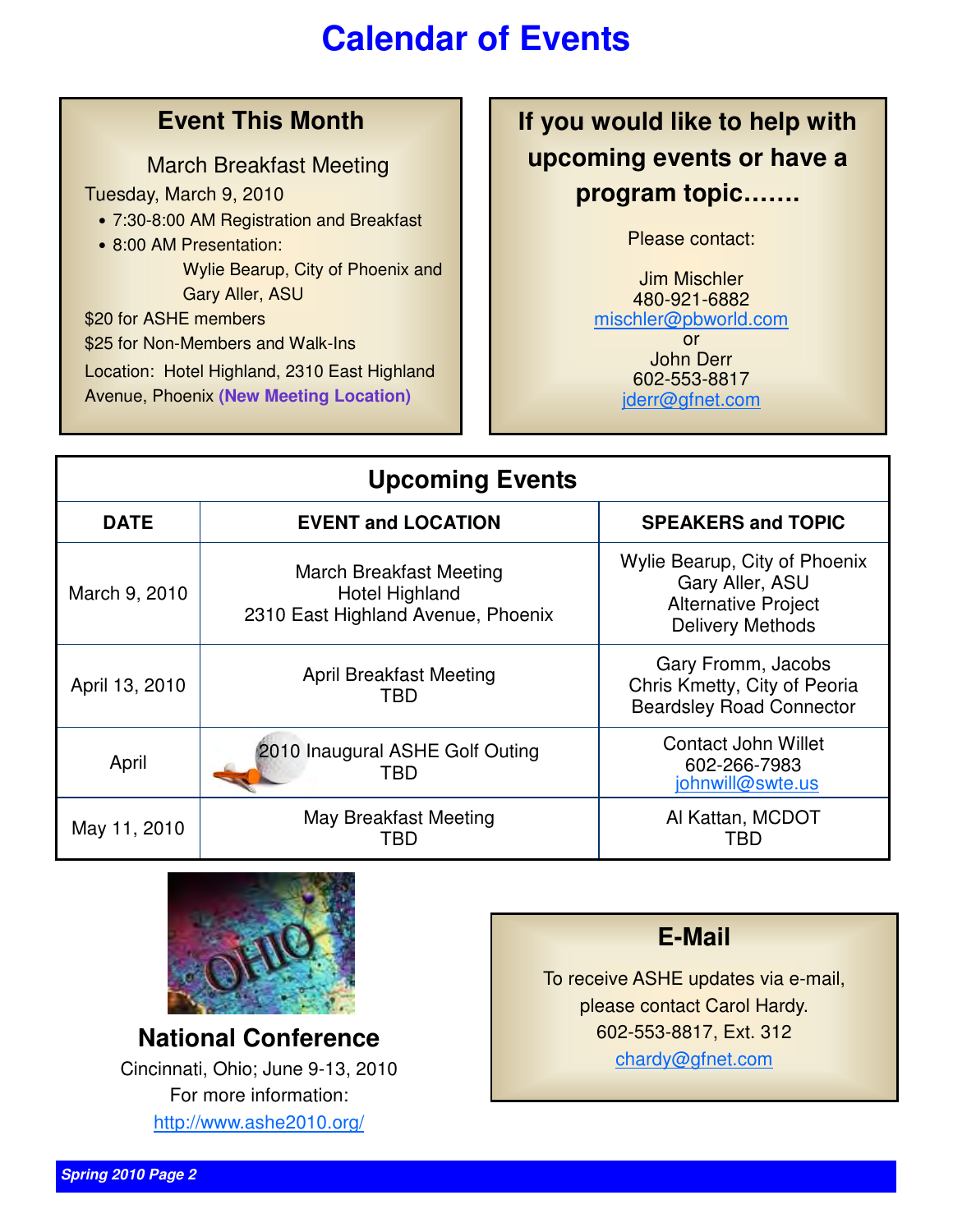# **Winter Events**

## **December 2009**

**Bill Dehn, URS; Mike Chase, Stanley Consultants; Travis McCarthy, Sundt Construction; Allen Mills, Kiewit; and Annette Riley, ADOT**

The SR 202 Design Build Team gave an update on this major component of our Valley Freeway system as they reach the one year mark.







## **January 2010**

### **Doug Nintzel, ADOT**

Mr. Nintzel, the agency spokesman for ADOT Freeway projects and other programs, discussed the challenges in keeping the public informed and maintaining traffic flow during construction operations.

## **February 2010**

### **Bob Hazlett, MAG**

Mr. Hazlett is a Senior Engineer with Maricopa Association of Governments (MAG). Bob gave a status and budget update for Recent Proposition 400.



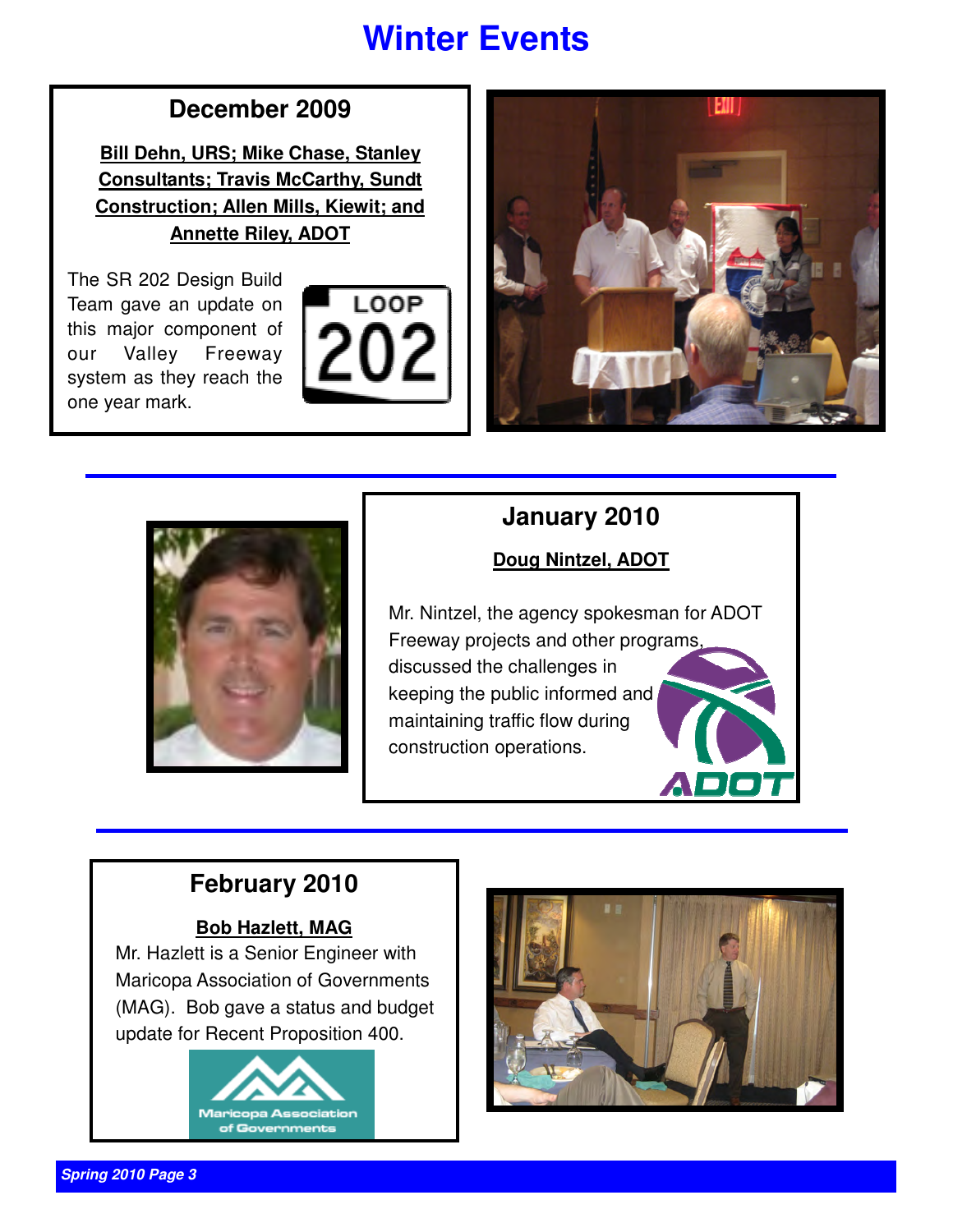# **Membership Update**

| <b>New Members</b>                            |                                          |  |  |
|-----------------------------------------------|------------------------------------------|--|--|
| We proudly welcome the following new members: |                                          |  |  |
| Yung Koprowski, Lee Engineering               | <b>Mike Gilliland, Aztec Engineering</b> |  |  |
| <b>Tim Aherns, HDR</b>                        | <b>Chris Woolery, Aztec Engineering</b>  |  |  |
| <b>Greg Creaser, Speedie and Associates</b>   | David Rutkowski, Aztec Engineering       |  |  |
| <b>Gary Melita, Stanley Consultants</b>       |                                          |  |  |
| <b>John Patterson, CEI</b>                    | <b>Total Section</b>                     |  |  |
| <b>Rod Penniman, AMEC</b>                     | Members:                                 |  |  |
| <b>David Burrows, Gannett Fleming</b>         |                                          |  |  |
| <b>Mary Anne Derr, Gannett Fleming</b>        |                                          |  |  |

### **Transitions & Awards**

What have you done lately that deserves a pat on the back? A promotion, an award, a new job? Let us know so we can celebrate your success!

**Yung Koprowski** has joined the Phoenix office of Lee Engineering as an engineering designer and analyst. In addition to being one of the newest members in ASHE, Yung is actively involved in ITE, ITS AZ, and WTS. She can be contacted at ykoprowski@lee-eng.com.

### **Nominations**

The Phoenix Sonoran Board Members will be presenting their slate of candidates for the 2010/2011 Year. Members should be watching for the upcoming ballots via email. Any questions or comments, please contact Carol Hardy at chardy@gfnet.com.

## **Why ASHE?**

Why join the Phoenix Sonoran Section? While there are many strong organizations supporting engineering, ASHE is focused on highways and roadways. Much of the available funding is focused on transportation and roadway projects, the golden egg so to speak. While we are a new section, joining and sponsoring at this early stage will show your foresight in getting in on the ground floor and helping to shape the section with a focus on Arizona issues. We continue to grow in strength since our inception resulting in our ability to attract speakers who are relevant rather then rehashing projects from the past. This inexpensive membership allows an opportunity to meet leaders in our industry and grow with us in the future. Please contact Maher Osman at mosman@cie-az.com or Yung Koprowski at ykoprowski@lee-eng.com if you have any questions, need additional information, or would like an application. GO TEAM ASHE!!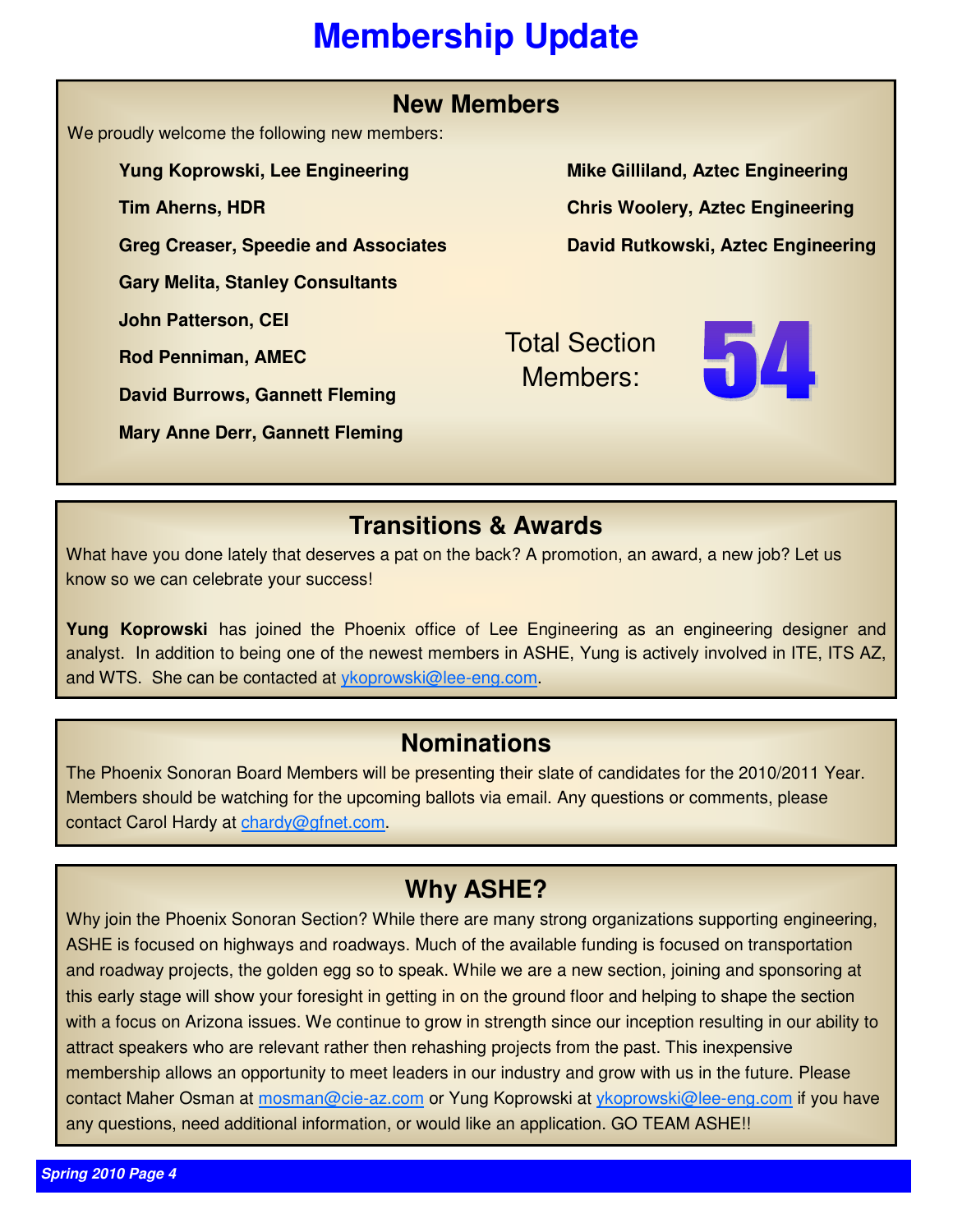## **Featured Transportation Project**



## **Design and Planning of the PHX Sky Train**

The City of Phoenix Aviation Department (Aviation Department) embarked on a mission in 2002 to improve the increasing flow of people and automobiles moving through Phoenix Sky Harbor International Airport. They selected Gannett Fleming as the lead designer in the development of an automated people mover system to run beneath the city's airport. Following an extensive transportation planning effort, the project evolved into the PHX Sky Train™ – a predominantly elevated, five - mile

long system designed with a commitment to Leadership in Energy and Environmental Design (LEED®) certification and transit oriented development (TOD) principles.

#### **Two Stages of Design and Construction**

The first stage of the PHX Sky Train project focuses on the design and construction of three stations and 12,000 lineal feet of guideway, of which 9,000 feet will be elevated. The guideway will connect passengers between key airport facilities with strategically located stations at Terminal 4, which currently services 80 percent of the airport's passengers and the East Economy parking lot. The first segment of the PHX Sky Train will also transport passengers to a new Airport Ground Transportation Center that includes a connection to the city's highly successful METRO Light Rail system. Stage one is expected to be completed in 2013.

The second stage, planned to be complete in 2020, will continue west from Terminal 4 and will be approximately three miles in length, with provisions for four stations. It will connect the remaining airport terminals, parking, ground transportation facilities, and the airport's rental car center.

#### **Initial Challenges**

Several obstacles to the project design required coordination with key officials and organizations prior to transitioning into final design and construction.

The Aviation Department and Gannett Fleming worked closely with the Federal Aviation Administration to ensure its approval in constructing a primarily elevated train system through the airport, including an aerial crossing of an active taxiway.

Constructability analyses were undertaken in the planning phase to ensure the construction could be executed with acceptable disruption through an active airport. Conceptual construction scenarios were carefully coordinated with airport staff, as well as impacted airlines and tenants, prior to moving into detailed designs.

To minimize the impacts to the existing airfield, the Aviation Department partnered with the Arizona Department of Transportation (ADOT), the Federal Highway Administration, and the Maricopa Association of Governments to remove S.R. 153 from the regional freeway system and change ownership from ADOT to the City of Phoenix. A portion of this roadway, now renamed 44th Street, will be used to carry the PHX Sky Train as part of the first phase of the project.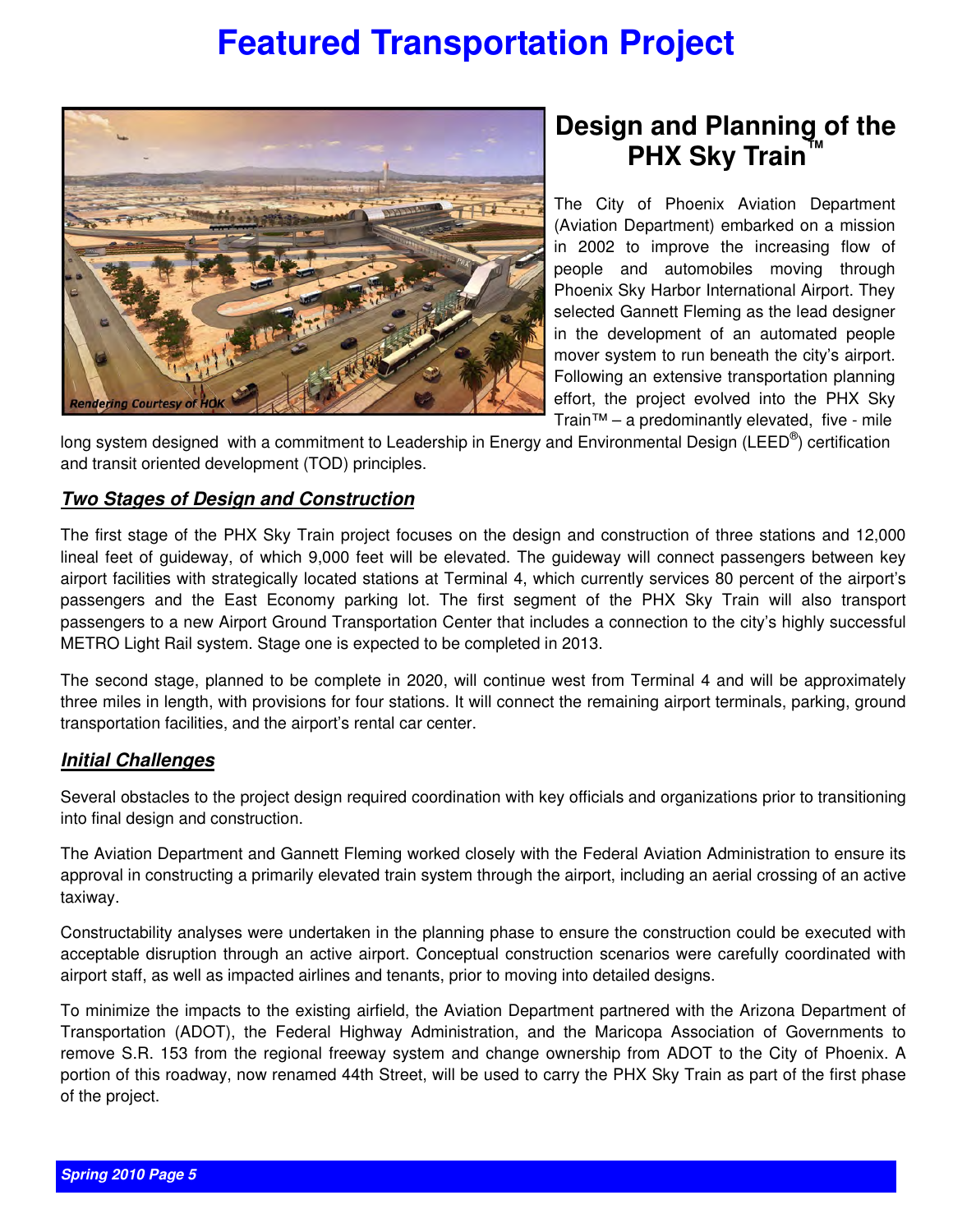# **Featured Transportation Project (continued)**

#### **Innovative Features**

The train's aerial guideway in stage one includes a crossing over Taxiway R that features 75 feet of clearance over the taxiway and a main span of 340 feet. This differentiating feature created a more cost-effective and operationally superior alignment for the train, and it represents the first time, worldwide, that a transit or vehicle bridge will be constructed over an active taxiway.

The train itself will be electrically powered and operated on a dedicated guideway with convenient and seamless two- to three-minute headway service to shaded and/or climate-controlled stations; it will also provide intuitive connections at terminal passenger levels and direct, nonstop service between stations. To enhance the passenger experience further, integrated public art installations are planned for all stations. .

As part of the train procurement process, the Aviation Department initiated a design-build, operate, and maintain contract procurement for the train system supplier. This process assured a competitively priced train system with a start-up and operational plan tailored to the airport's needs.

#### **Sustainable Design Features**

- Implementation of the PHX Sky Train will relieve terminal roadway and curb congestion and is projected to result in approximately 20,000 fewer vehicles per day at the city's airport, thereby reducing greenhouse gas emissions by nearly 6,000 tons annually and ensuring the airport's roadways flow freely.
- Promotion of TOD through the proximity of the new 44th Street Station to the city's METRO Light Rail encourages use and further growth of public transportation, as well as supports development.
- Situated adjacent to Pueblo Grande Museum and Park of the Four Waters, a National Historic Landmark, the 44th Street Station site will be redeveloped from an existing industrial site. Facilities and infrastructure will be designed to integrate with the adjacent park and museum, and the site will be finished with lowmaintenance and high-sun tolerant desert landscaping.

#### **Sustainable Stewardship**

In support of the city's vision for LEED certification, many sustainable green building and development practices are incorporated into the PHX Sky Train project:

- Accessibility to public transportation
- Congestion relief
- Stormwater quality management plans
- Non-heat island roof designs
- Low-water use facilities
- Optimized energy use facilities
- Construction waste management plans
- Use of recycled materials
- Use of regional materials
- Low-emitting materials
- Daylight illumination.



**Spring 2010 Page 6**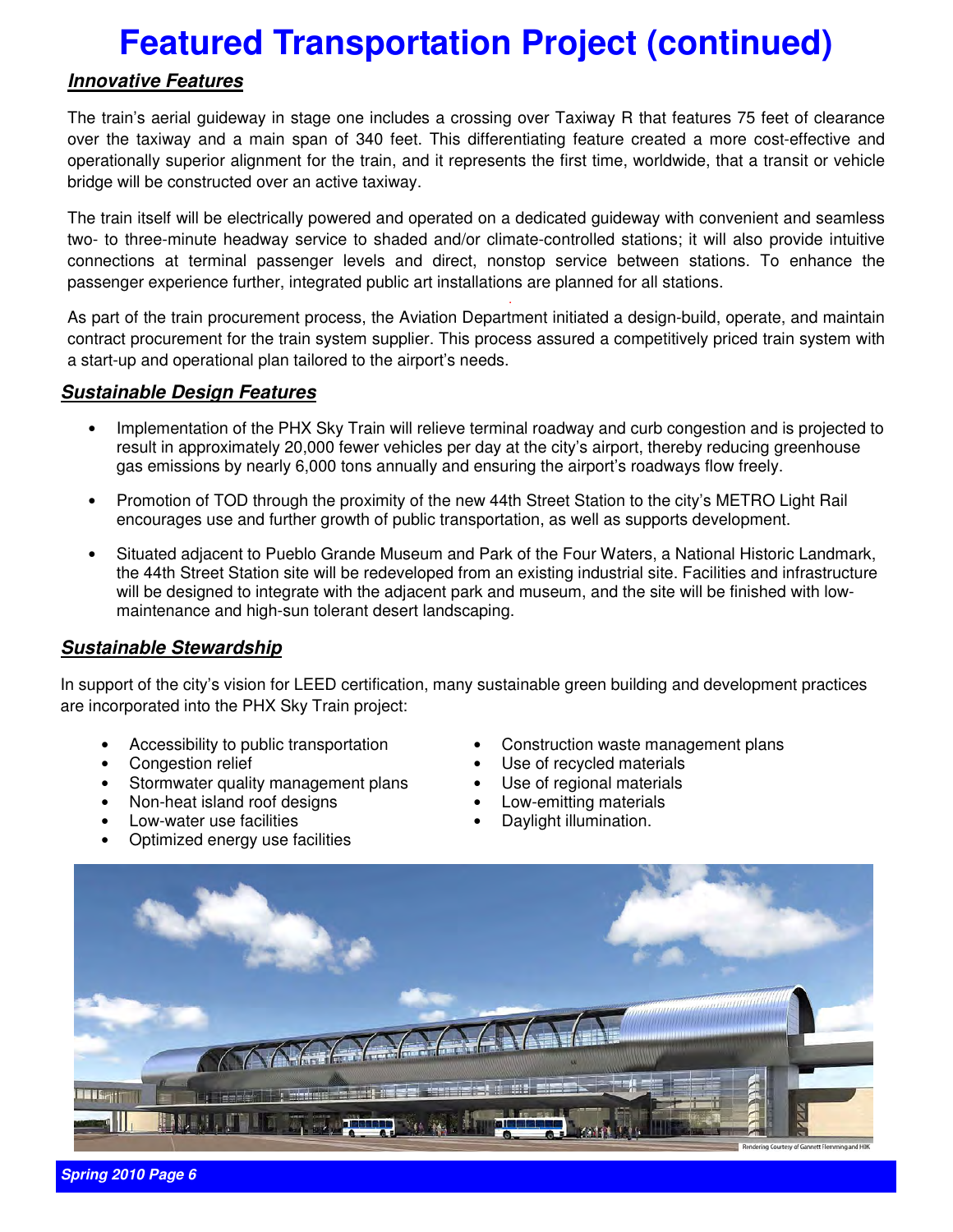# **Newsletter Sponsors**



INNOVATIVE ENGINEERING Planning, Engineering, Management and Construction Services for Transportation · Water Resources · Environmental Projects **G** Gannett Fleming









Has your firm advertised in this issue? Contact Dawn Fortuna (dawn.fortuna@jacobs.com) to get all the details on how you can take advantage of this opportunity and participate in our quarterly newsletter.